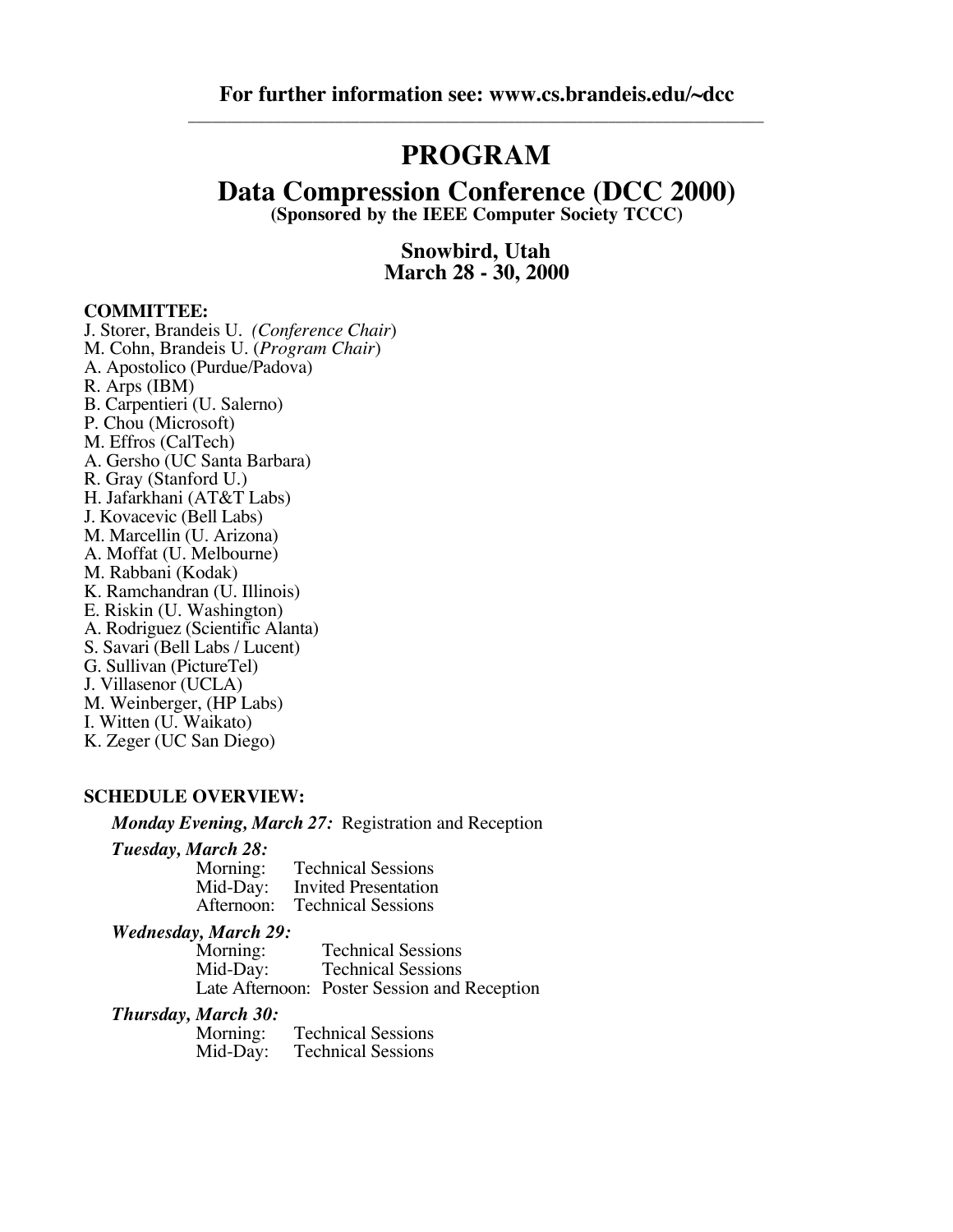## **MONDAY EVENING**

Registration / Reception, 7:00-10:00pm (Golden Cliff Room)

## **TUESDAY**

**Welcome:** 7:45am

**Session 1:** 8:00am - 10:00am

8:00am Group Testing for Image Compression *E.S. Hong, R.E.Ladner* University of Washington

8:20am A Novel Code for Thin Client Computing *B.O.Christiansen, K.E.Schauser, M.Munke* University of California, Santa Barbara

8:40am Low Complexity Scalable Image Compression *R.J. van der Vleuten, R.P. Kleihorst* Philips Research Laboratories

9:00am Symbol dictionary design for the JBIG2 standard *Y.Ye, D.Schilling, P.Cosman, H.Ko* U. California at San Diego, Kwangwoon University

9:20am The Skip-Innovation Model for Sparse Images *Paul J. Ausbeck Jr.* Caravian Software Designs

9:40am Hard-Decision in COVQ Over Waveform Channels *J. L. Perez-Cordoba, A.J. Rubio, J.M. Lopez-Soler, M.Carmen Benitez* Universidad de Granada

**Break:** 10:00am - 10:20am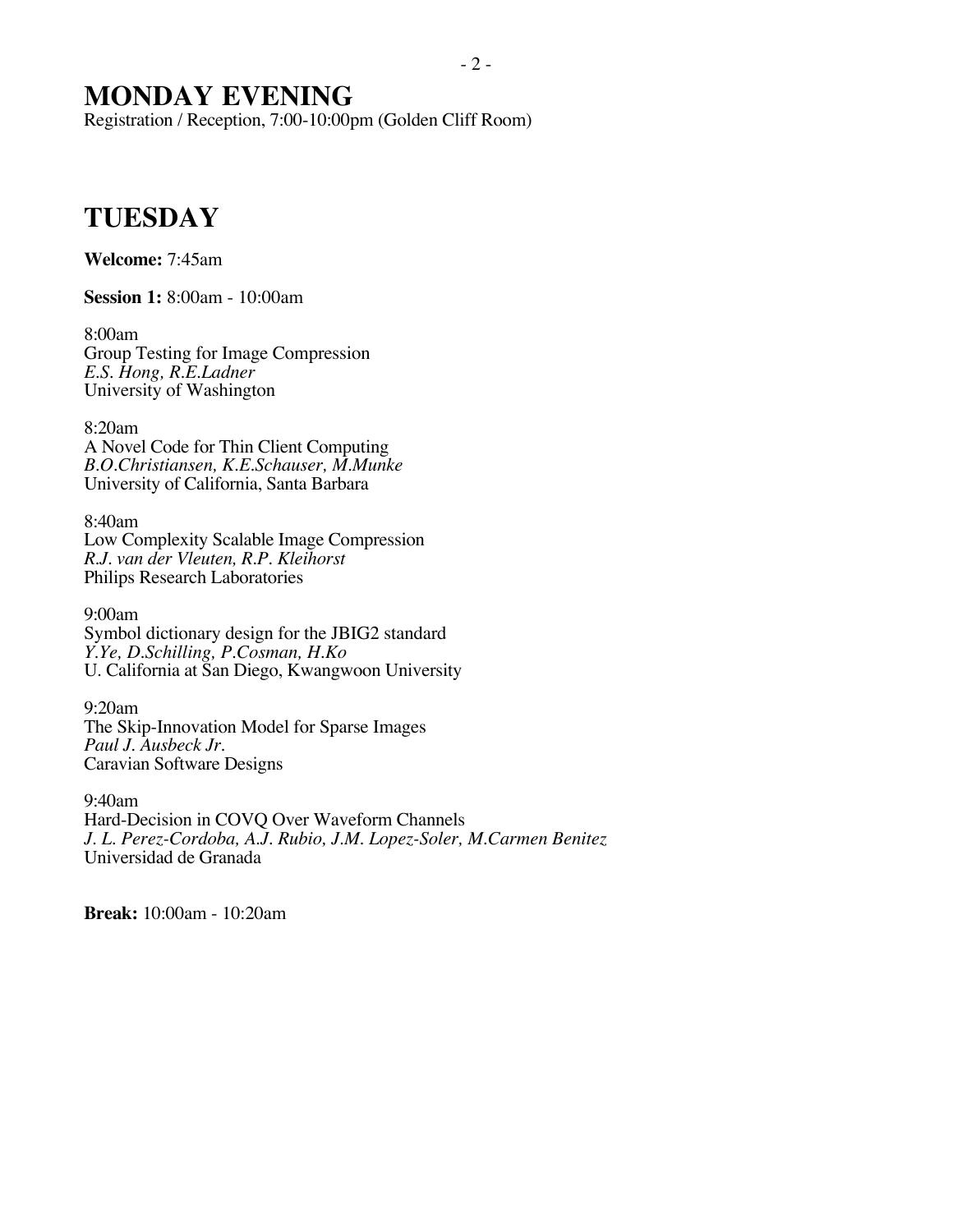#### **(TUESDAY CONTINUED)**

#### **Session 2:** 10:20am - 12:20pm

10:20am Lossless and Lossy Broadcast System Source Codes: Theoretical Limits, Optimal Design, and Empirical Performance *Q.Zhao, M.Effros* California Institute of Technology

10:40am Joint Source/Channel Coding Using Arithmetic Codes *B.D.Pettijohn, K.Sayood, M.W.Hoffman* University of Nebraska

11:00am Joint Source-Channel Soft Decoding of Huffman Codes with Turbo-Codes *L.Guivarch, J-C.Carlach, P.Siohan* France Telecom

11:20am Iterative Source/Chanel-Decoding using Reversible Variable Length Codes *Rainer Bauer, Joachim Hagenauer* Munich University of Technology

11:40am Channel Decoding Using Inter- and Intra-correlation of Source Encoded Frames *D. Veaux, P. Scalart, A. Gilloire* France Telecom CNET

12:00noon Universal Finite Memory Machines for Coding Binary Sequences *C. Rajwan, M. Feder* Tel-Aviv University

**Lunch Break:** 12:20pm - 2:30pm

#### **Mid-Day Invited Presentation:** 2:30pm - 3:30pm

"The JPEG2000 Standard" *M. Gormish and M. Marcellin* Ricoh, U. Arizona

**Break:** 3:30pm - 4:00pm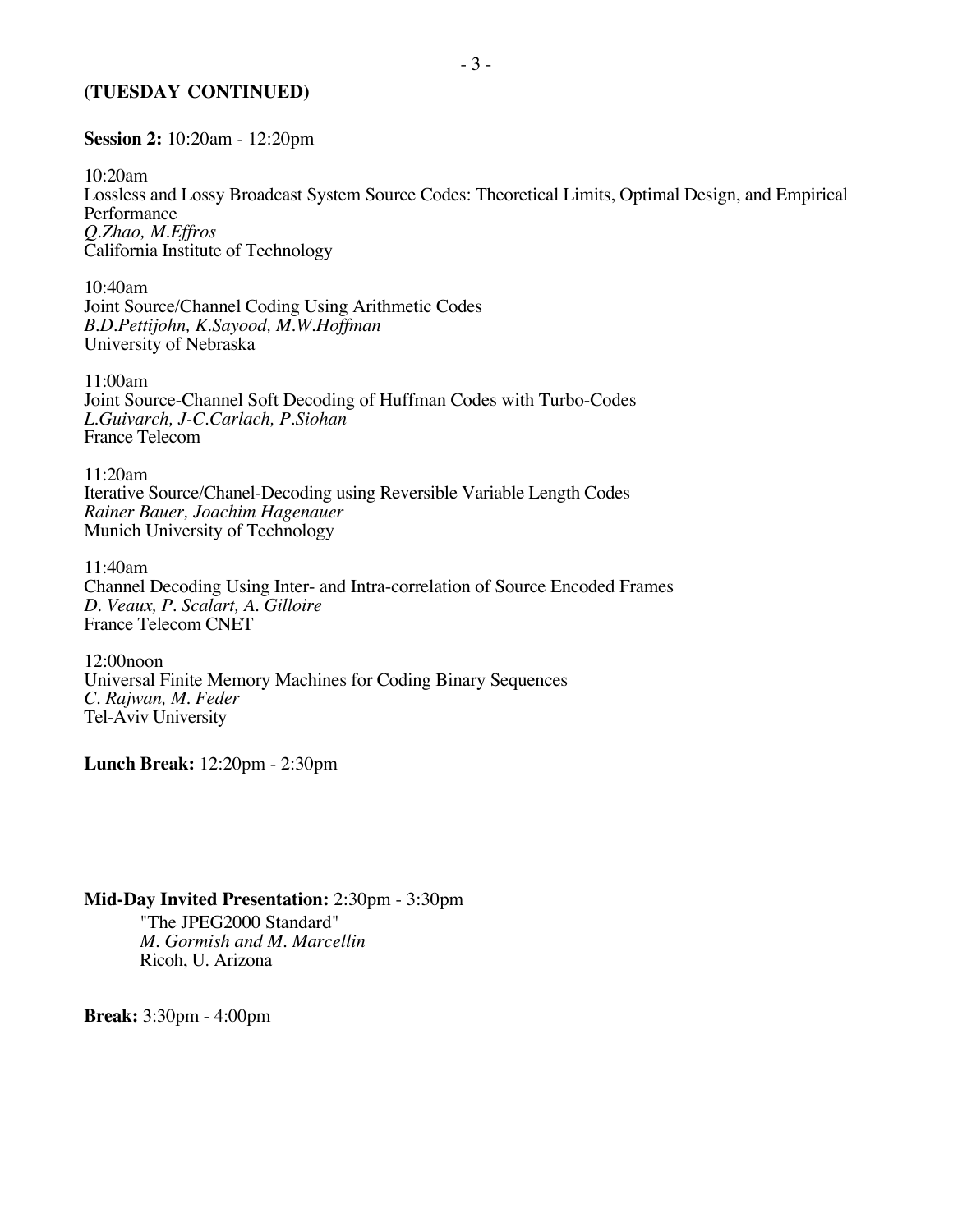#### **(TUESDAY CONTINUED)**

**Session 3:** 4:00pm - 5:40pm

4:00pm Implementing the Context Tree Weighting Method for Text Compression *K.Sadakane, T.Okazaki, H.Imai* University of Tokyo

4:20pm Text Compression Based on Variable-to-Fixed Codes *I Tabus, G Korodi, J Rissanen* Tampere University of Technology, IBM

4:40pm Compression of Biological Sequences by Greedy Off-Line Textual Substitution *A. Apostolico, S. Lonardi* Purdue University, University of Padova

5:00pm Prediction by Grammatical Match *J. M. Lake* North Carolina State University

5:20pm On-line Decision Making for a Class of Loss Functions via Lempel-Ziv Parsing *M.J. Weinberger, E. Ordentlich* Hewlett Packard Laboratories, iCompression

**Break:** 5:40pm - 6:00pm

**Session 4:** 6:00pm - 7:20pm

6:00pm On the Performance of BWT Sorting Algorithms *J. Seward* Microsoft Research Ltd.

6:20pm Switching Between Two On-Line List Update Algorithms for Higher Compression of Burrows-Wheeler Transformed Data *B.Chapin* University of North Texas

6:40pm Move-to-Front and Inversion Coding *Z Arnavut* Suny Fredonia

7:00pm PPM Performance with BWT Complexity: A New Method for Lossless Data Compression *Michelle Effros* California Institute of Technology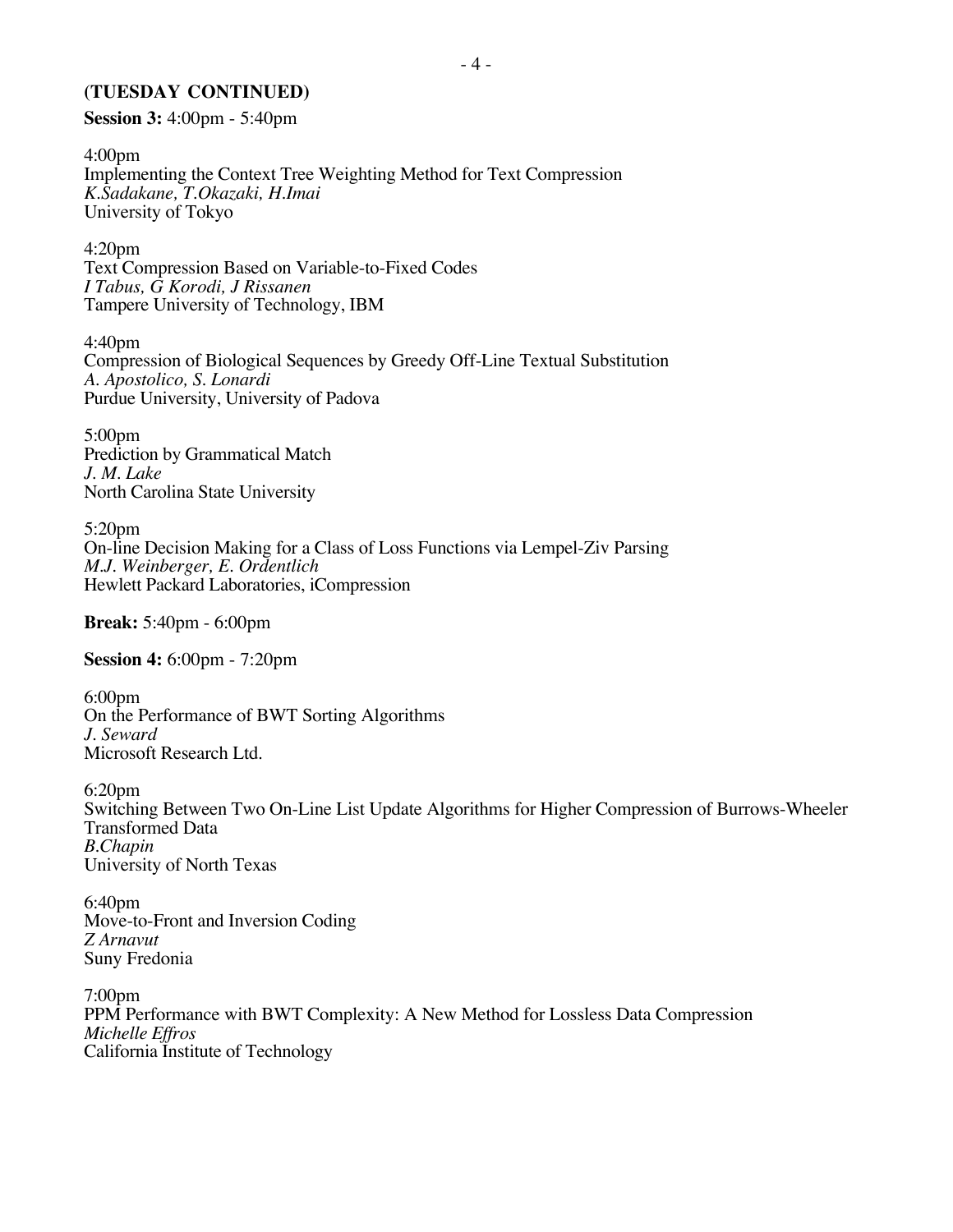### **WEDNESDAY**

**Session 5:** 8:00am - 10:00am

8:00am

A New Method for Optimal Rate Allocation for Progressive Image Transmission Over Noisy Channels *M. Zhao, A.Aydin Alatan, A.N. Akansu* New Jersey Institute of Technology

8:20am Optimal Subtractive Dither for Near-Lossless Compression *M. Klimesh* JPL / California Institute of Technology

8:40am Content Layer Progressive Coding of Digital Maps *S. Forchhammer, O. Jensen* Technical University of Denmark

9:00am Fast Progressive Image Coding without Wavelets *H.S. Malvar* Microsoft Research

9:20am Compression of Lumigraph with Multiple Reference Frame (MRF) Prediction and Just-In-Time Rendering *C. Zhang, J. Li* Tsinghua University, Microsoft Research, China

9:40am Complexity-Scalable Transform Coding using Variable Complexity Algorithms *Wendi Pan, Antonio Ortega* University of Southern California

**Break:** 10:00am - 10:20am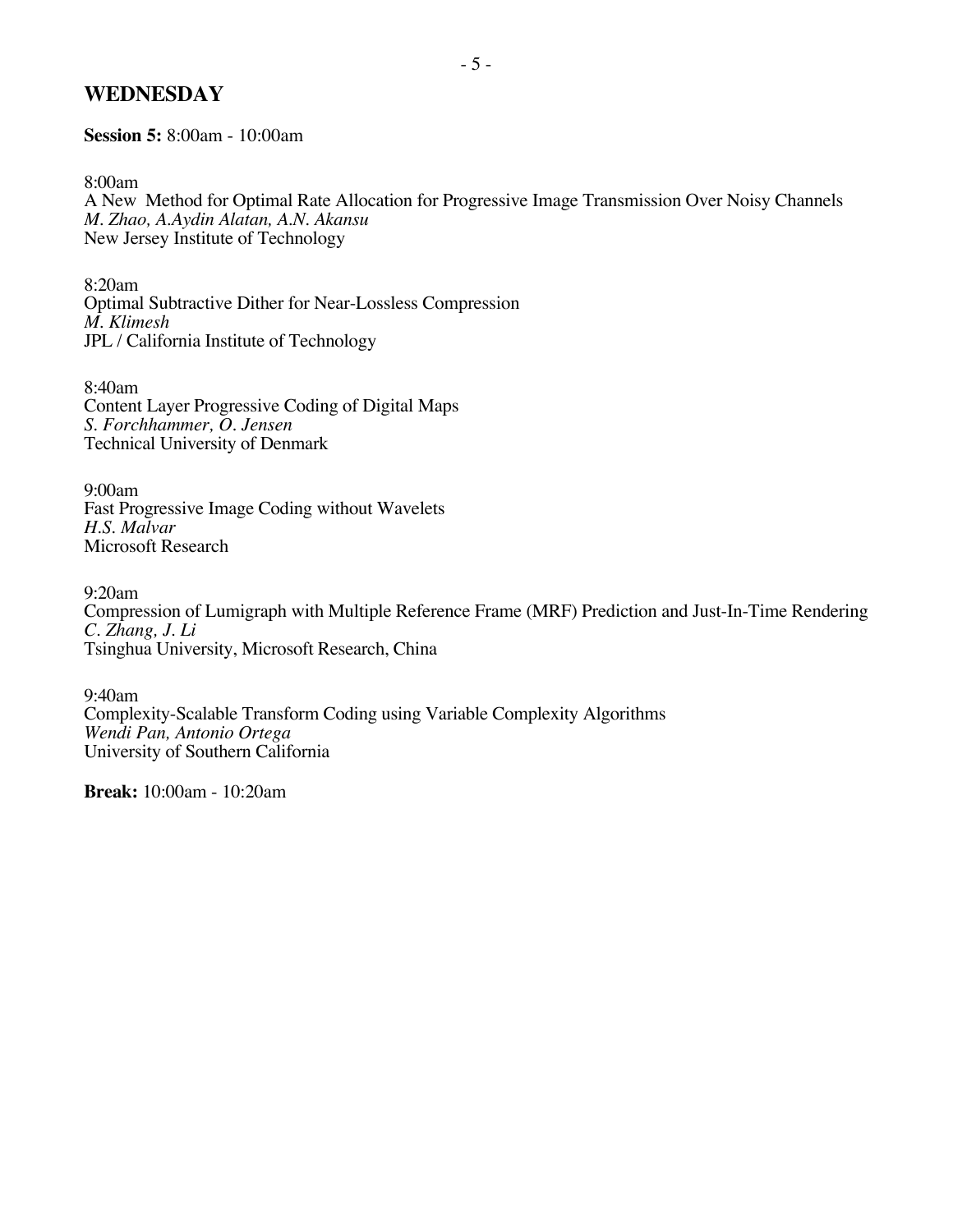#### **(WEDNESDAY CONTINUED)**

**Session 6:** 10:20am - 12:20pm

10:20am What's Your Sign?: Efficient Sign Coding for Embedded Wavelet Image Coding *A. Deever, S. Hemami* Cornell University

10:40am Trees, Windows, and Tiles for Wavelet Image Compression *W.S. Lee* National University of Singapore

11:00am Modifications Of Uniform Quantization Applied in Wavelet Coder *A. Przelaskowski* Warsaw Institute of Technology

11:20am Multi-Resolution Adaptation of the SPIHT Algorithm for Multiple Description *N.Varnica, M.Fleming, M.Effros* University of Belgrade, California Institute of Technology

11:40am SPIHT-NC: Network-Conscious Zerotree Encoding *S. Iren, P.D. Amer* GTE Laboratories Incorporated, University of Delaware

12:00noon: Analysis of Optimal Filter Banks for Multiple Description Coding *P.Dragotti, S.Servetto, M.Vetterli* Swiss Federal Institute of Technology, University of California at Berkeley

**Lunch Break:** 12:20pm - 2:00pm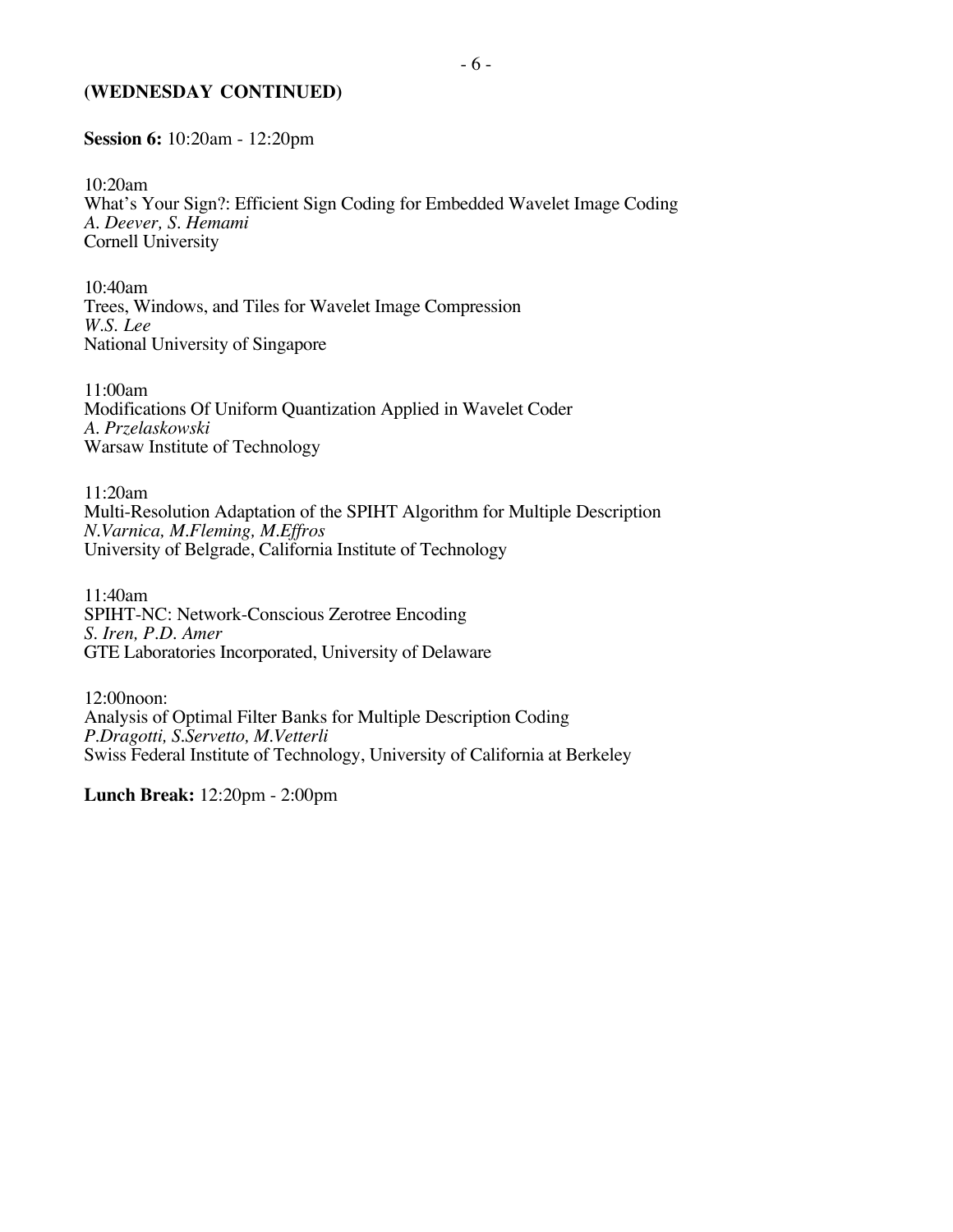#### **(WEDNESDAY CONTINUED)**

**Session 7:** 2:00pm - 3:40pm

2:00pm Rate Distortion Behavior of Threshold-Based Nonlinear Approximations *C. Weidmann, M. Vetterli* Swiss Federal Institute of Technology, University of California at Berkeley

2:20pm Single-Bit Oversampled A/D Conversion with Exponential Accuracy in the Bit-Rate *Z. Cvetkovic, I. Daubechies* AT&T Shannon Laboratory, Princeton University

2:40pm A Measure of Information *M. Titchener* University of Auckland

3:00pm Distributed Source Coding: Symmetric Rates and Applications to Sensor Networks *S.Pradhan, K.Ramchandran* Univiversity of California at Berkeley

3:20pm On the Average Redundancy Rate of the Lempel-Ziv Code with K-Error Protocol *Y. Reznik, W. Szpankowski* RealNetworks, Inc., Purdue University

### **POSTER SESSION AND RECEPTION**

4:30-7:30pm In the Golden Cliff Room

(Titles are listed later in this program; abstracts of each presentation appear in the proceedings.)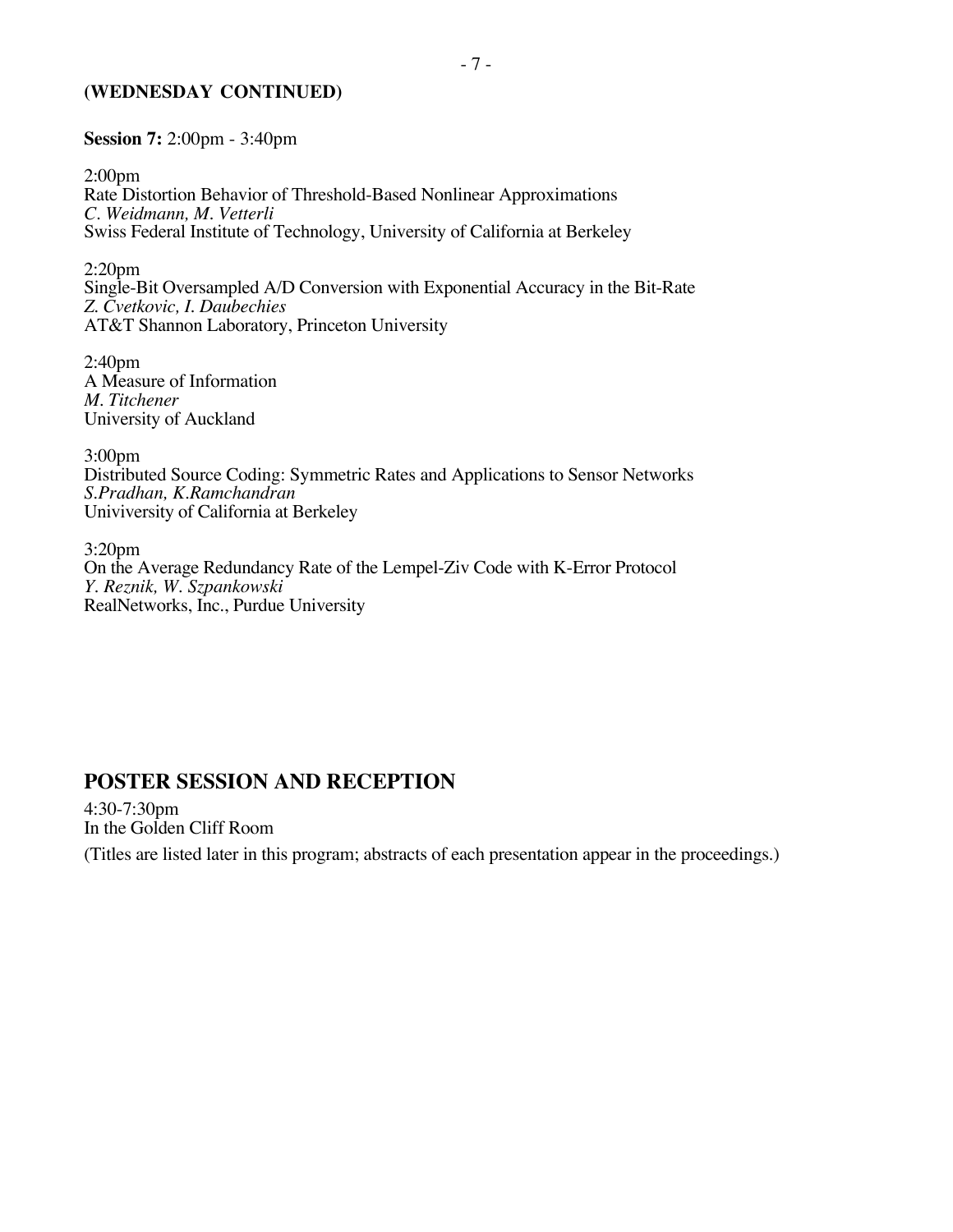## **THURSDAY**

**Session 8:** 8:00am - 10:00am

8:00am Parallel Huffman Decoding *S. Klein, Y. Wiseman* Bar Ilan University, Jordan Valley College, Jerusalem College of Technology

8:20am Work-Optimal Parallel Decoders for LZ2 Data Compression *S. De Agostino* Universitá di Roma "La Sapienza"

8:40am A New Compression Method for Compressed Matching *S. Klein, D. Shapira* Bar-Ilan University, College of Judea and Samaria

9:00am Piecewise Linear Image Coding Using Surface Triangulation and Geometric Compression *T.Lu, Z.Le, D.Y.Y.Yun* University of Hawaii at Manoa

9:20am Summary Structures for Frequency Queries on Large Transaction Sets *D-Y Yang, A. Johar, A. Grama, W. Szpankowski* Purdue University

9:40am Arithmetic Coding for Low Power Embedded System Design *H. Lekatsas, J.Henkel, W.Wolf,* Princeton University, NEC USA

**Break:** 10:00am - 10:20am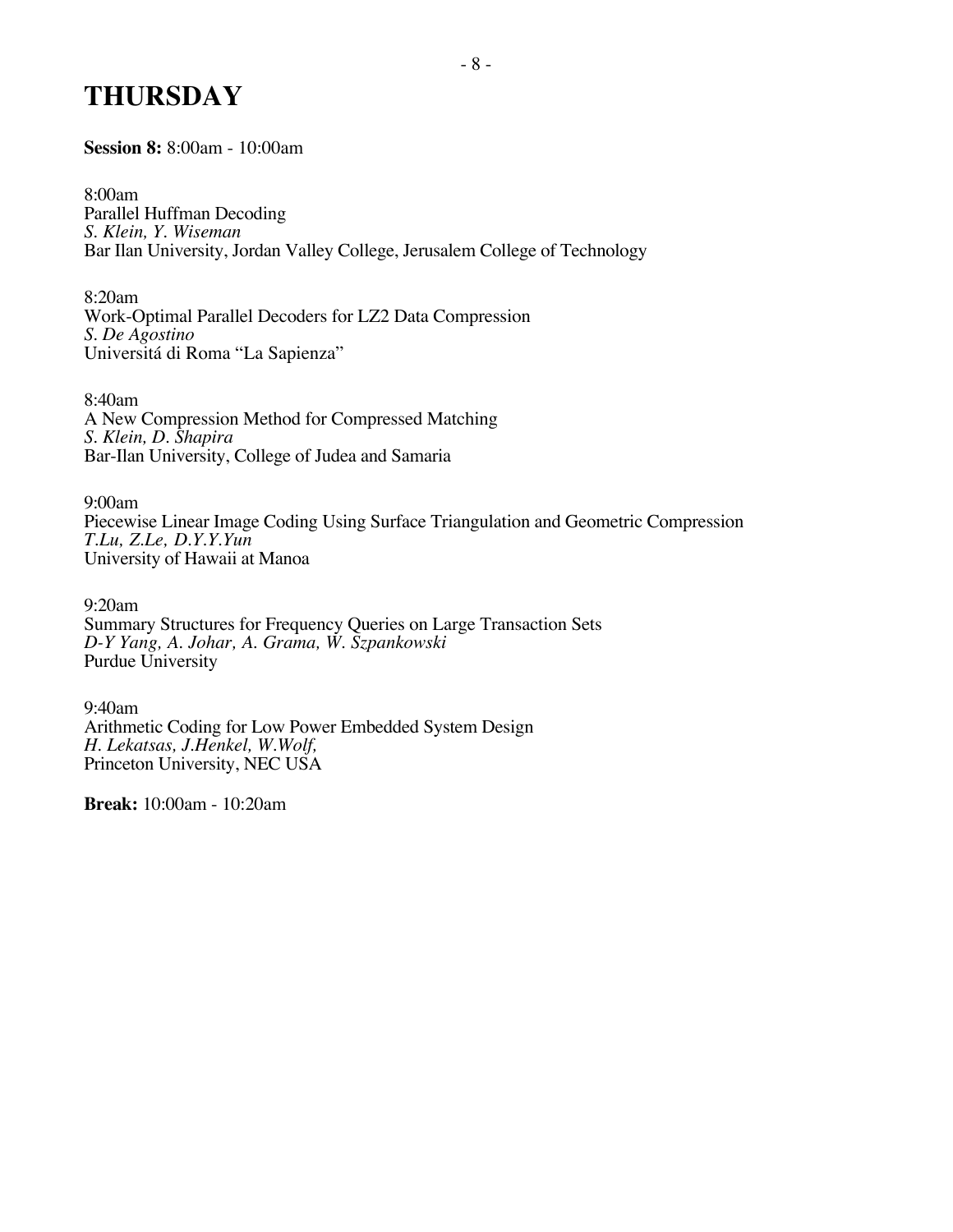#### **(THURSDAY CONTINUED)**

**Session 9:** 10:20am - 11:40pm

10:20am FEC and Pseudo-ARQ for Receiver-Driven Layered Multicast of Audio and Video *P.A.Chou, A.Mohr, A.Wang, S.Mehrotra* Microsoft Corporation, University of Washington at Seattle, Stanford University

10:40am Robust Video Coding for Packet Networks with Feedback *R.Zhang, S.L.Regunathan, K.Rose* University of California at Santa Barbara

11:00am

Data Partitioning and Reversible Variable Length Codes for Robust Video Communications *A.H.Li, S.Kittitornkun, Y.Hu, D.Park, J.Villasenor* University of California at Los Angeles, University of Wisconsin at Madison, Samsung Electronics Company

11:20am Improving Scene Cut Quality for Real-Time Video Decoding *G. Motta, J. A. Storer, B. Carpentieri* Brandeis University, University of Salerno

**Break:** 11:40am - 12:00noon

**Session 10:** 12:00noon - 1:20pm

12:00noon Multiple Description Lattice Vector Quantization: Variations and Extensions *J. A. Kelner, V.K. Goyal, J. Kovacevic* Harvard University, Bell Labs, Lucent Technologies

12:20pm Design of Asymmetric Multiple Description Lattice Vector Quantizers *S.N. Diggavi, N.J.A. Sloane, V.A. Vaishampayan* AT&T Shannon Laboratories

12:40pm Universal Lattice-Based Quantizers for Multiple Descriptions *Y. Frank-Dayan, R. Zamir* Tel-Aviv University

1:00pm Lattice Quantization with Side Information *S.Servetto* Swiss Federal Institute of Technology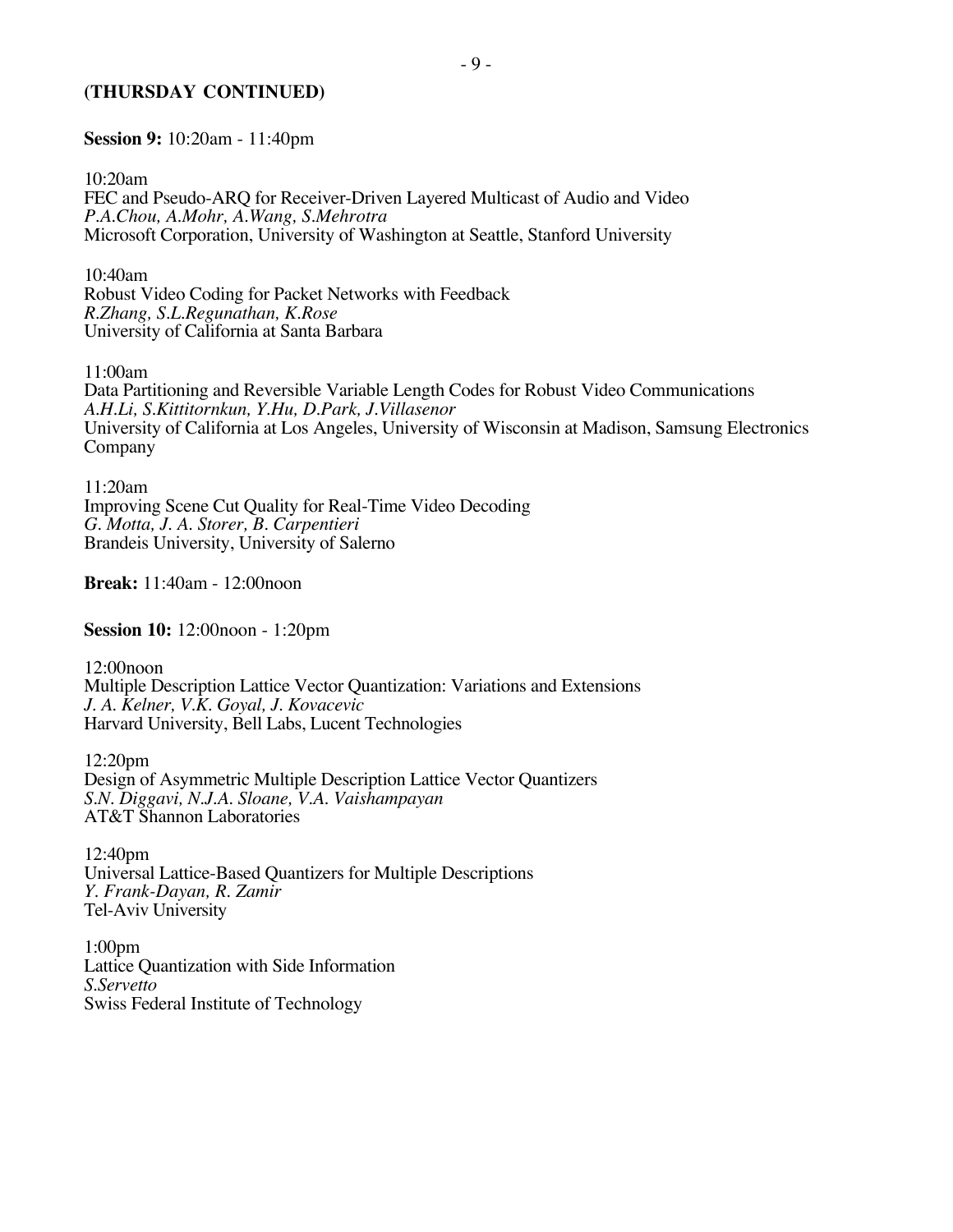## **Posters (listed alphabetically by first author)**

Notes on Learning Probabilistic Automata *A. Apostolico* Purdue University

Applications of YK Algorithm to the Internet Transmission of Web-Data: Implementation Issues and **Modifications** *A. Banerji, E-H Yang* Hughes Network Systems, University of Waterloo

Product Code and Recurrent Alternative Decoding for Wireless Image Transmission *L. Cao, C. W. Chen* University of Missouri-Columbia

Tree-based search for ECVQ *J. Cardinal* Brussels Free University

Adaptive Post-Processing for Region-Based Fractal Image Compression *Y. Chang, B.-K. Shyu, C.-Y. Cho, J.-S. Wang* National Tsinghua University

Statistical Models for Term Compression *J. Cheney* Cornell University

Wavelet Coding of 3-D Shape Data using Space-Frequency Quantization *D. Murata, T. Otake, A. Kawanaka* Sophia University

Seismic Data Compression using GENLOT: towards "optimality"? *L. C. Duval, V. Bui-Tran, T. Q. Nguyen, T. D. Tran* French Institute of Petroleum, Rueil-Malmaison Cedex, Boston University The Johns Hopkins University

Some Notes on the Context Mapping Function in Lossless Data Compression *N. Ekstrand, B. Smeets* Lund University

QccPack: An Open-Source Software Library for Quantization, Compression, and Coding *J. Fowler* Mississippi State University

Text categorization using compression models *E. Frank, C .Chui, I.H. Witten* University of Waikato

PPM\*-Style Context Sorting Compression Method Using a Prefix List *S. Itagaki, H. Yokoo* Gunma University

A modification to the Huffman coding of JPEG's baseline compression algorithm *G. Lakhani* Texas Tech University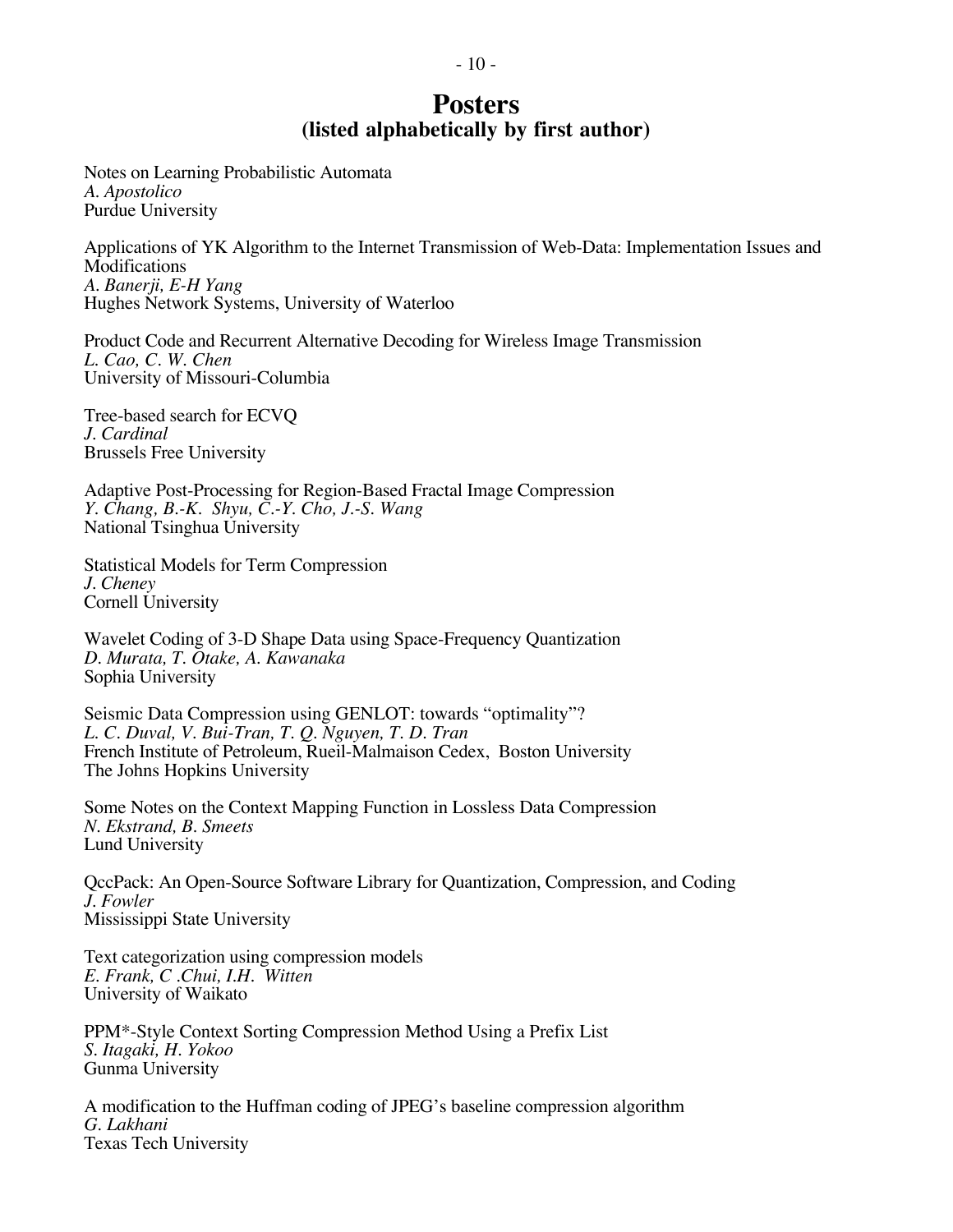Bit rate local quality control for on-board satellite images compression *D. LeGuen, S. Pateux, C. Labit, G. Moury, D. Lebedeff* IRISA, CNES, Alcatel Space Industrie

An Efficient Successive Elimination Algorithm For Block-Matching Motion Estimation *H. A. Mahmoud, M. Bayoumi* The University of Louisiana at Lafayette

An Efficient Low-Bit Rate Motion Compensation Technique Based on Quadtree *H. A. Mahmoud, M. Bayoumi* University of Louisiana at Lafayette

Semantic Progressive Transmission for Deep Space Communications *R. Manduchi, S. Dolinar, F.Pollara, A.Matache* California Institute of Technology

Protection of Regions of Interest Against Data Loss in a Generalized Multiple Description Framework *A. C. Miguel, E. A.Riskin* University of Washington

Distributed Internet-Adaptive Image Compression *K Mukherjee, A. Mukherjee, T. Acharya* University of Central Florida, Intel Corporation

A Spatially Coherent Discrete Wavelet Transform – Accessing the Localization Property for Data **Compression** *K. Mukherjee, A. Mukherjee* University of Central Florida

Data Compression with Truncated Suffix Trees *J. C. Na, K.. Park* Seoul National University

Decoding of Canonical Huffman Codes with Look-Up Tables *Y. Nekritch* University of Bonn

Coding of Image Residuals with Tailbiting Convolutional Codes and BCJR Decoding *M. Novak* Lund University

High Performance Lempel-Ziv Compression Using Optimized Longest String Paring and Adaptive Huffman Window Size *N. Rishe, A. Shaposhnikov, V. Vasilevsky, S-C Chen* Florida International University

Wireless Image Transmission Using Multiple Description Based Concatenated Codes *D.G. Sachs, R. Anand, K. Ramchandran* University of Ill. at Urbana-Champaign University of California-Berkeley

Effect of Image Activity on Lossy and Lossless Coding Performance *S. Saha, R. Vemuri* University of California, Davis

On Zonal Morphological Approach to Natural Language Texts Processing D. *V. Shlepakov, L. N. Shlepakov*